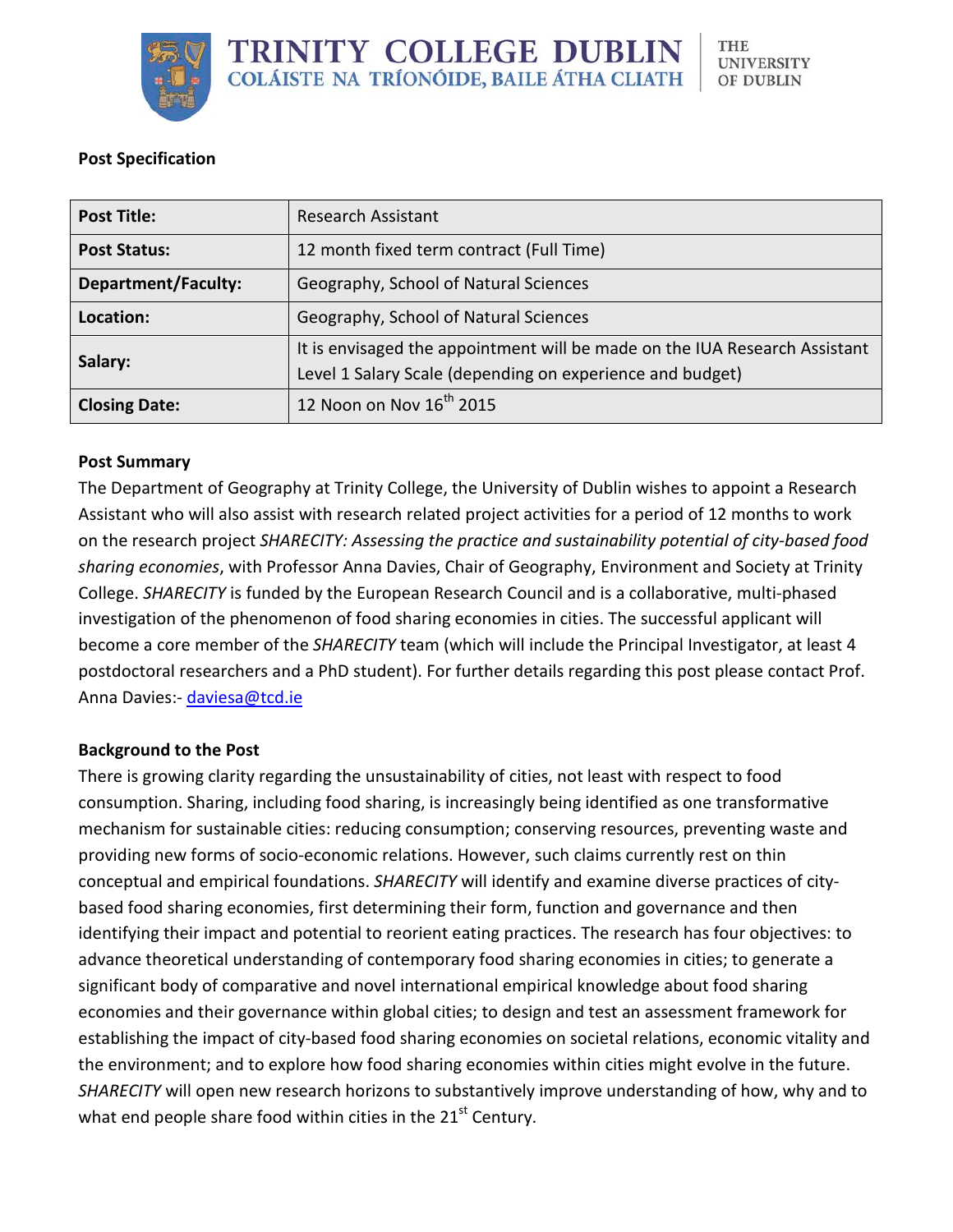

The successful candidate will join Prof. Davies and her research group and it is anticipated that the contract will start in January 2016 or as soon as possible thereafter.

For further details regarding this post please contact Prof. Anna Davies:- [daviesa@tcd.ie](mailto:daviesa@tcd.ie)

### **Standard duties of the Post**

We are looking for a dynamic, organised and self-motivated person to act as Research Assistant for *SHARECITY*. The successful applicant will be an active member of the *SHARECITY* research team, participating in research data collection, analysis and dissemination. As SHARECITY is a global project with research being conducted internationally some language skills in addition to English are desirable. The successful candidate will have undergraduate and masters qualifications in a relevant research area, which includes (but is not limited to) geography, sociology, anthropology, agriculture and environmental studies. The appointee will, along with the rest of the research team, provide day-to-day management of issues related to the research; the development and maintenance of the project website and the project's social media profile (blog, twitter, LinkedIn etc.); the organisation and administration of meetings (team meetings, advisory group meetings, workshops as required); financial tracking of the project's budget and liaising with the relevant institutional processes to ensure proper reporting.

# **Person Specification**

# **Qualifications**

• Undergraduate and masters qualifications in geography, sociology, anthropology, agrifood subjects, environmental studies or related fields

# **Knowledge, Skills & Experience (Essential & Desirable)**

#### **Essential**

- Relevant qualitative and quantitative research experience at undergraduate, masters levels or research project level
- Interest in interdisciplinary research, particularly between the natural sciences, social sciences, and computer sciences
- Enthusiasm for, and interest in, urban sustainability transitions, food consumption and sharing
- Quantitative skills and knowledge of excel or SPSS
- Experience of social media, website and database management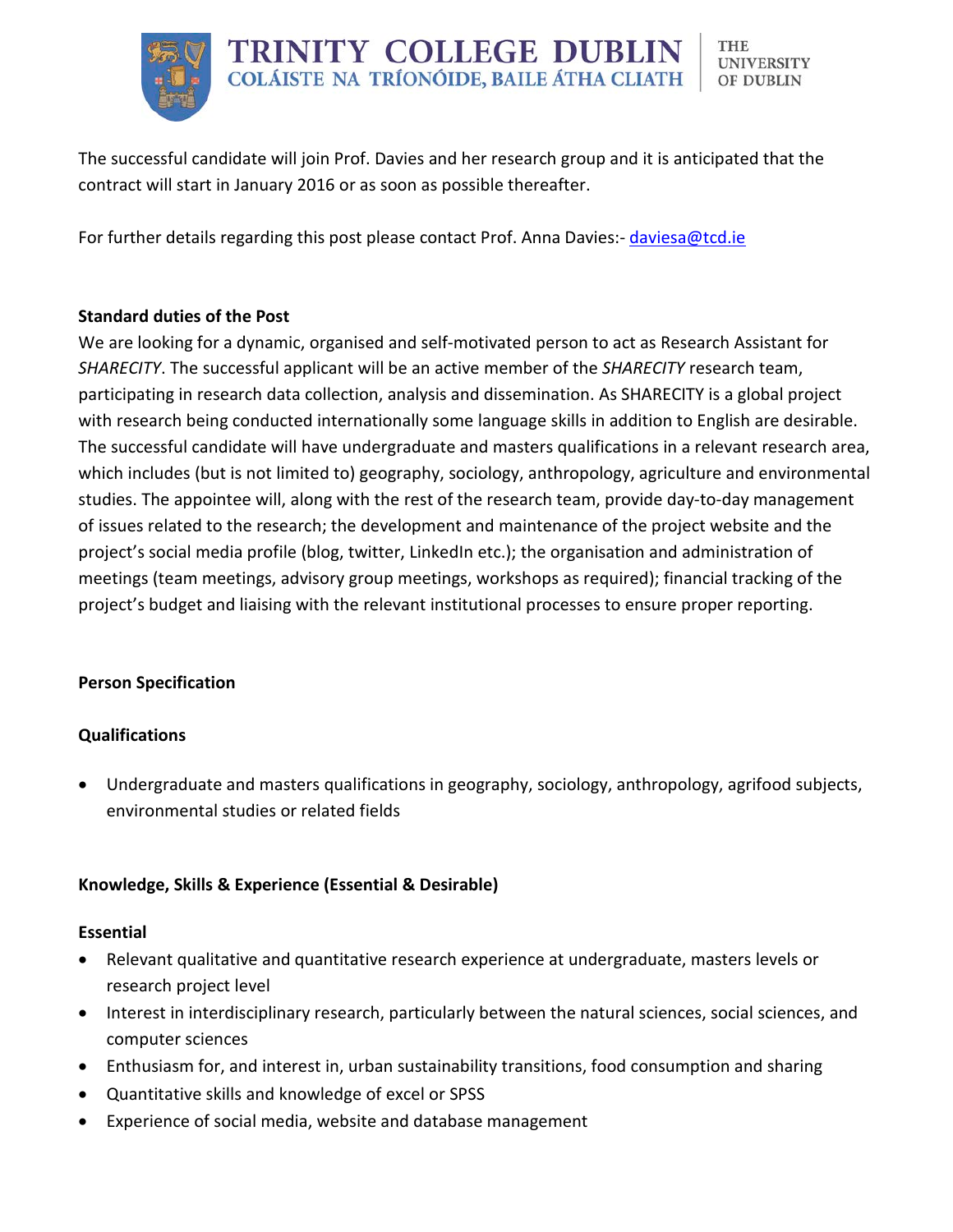

- Experience of project management
- Demonstrable ability to work both in a team and independently and to work accurately to deadlines
- Excellent communication and organisational skills

### **Desirable**

- Language skills in addition to English
- Knowledge and experience of GIS

### **Further information**

For further information about the Discipline and School see [www.tcd.ie](http://www.tcd.ie/Geography)*/*Geography and [www.naturalscience.tcd.ie](http://www.naturalscience.tcd.ie/)

# **Discipline/Area Summary**

### **The School of Natural Sciences**

The School of Natural Sciences, comprising the Disciplines of [Botany,](http://www.tcd.ie/Botany/) [Geography,](http://www.tcd.ie/Geography/) [Geology](http://www.tcd.ie/Geology/) and [Zoology,](http://www.tcd.ie/Zoology/) the [Centre for the Environment](http://www.naturalscience.tcd.ie/CENV2006/index.php) and the TCBR, is one of the largest schools in the [Faculty of Engineering,](http://www.ems.tcd.ie/)  [Mathematics and Science](http://www.ems.tcd.ie/) and hosts biological, physical and social scientists. The School currently accommodates 40 academic staff, ca. 14 postdoctoral research fellows and ca. 164 postgraduate students (including 89 research and 75 taught students). Its taught programmes are varied as the School offers moderatorships (undergraduate degrees) in Earth Sciences, Environmental Sciences, Functional Biology, Geography, Geology, Plant Sciences and Zoology and contributes to other moderatorships including Neurosciences, Geography and Politics and to the Two Subject Moderatorship (TSM) programme [\(http://www.naturalscience.tcd.ie/undergraduate/\)](http://www.naturalscience.tcd.ie/undergraduate/). The School has also a major commitment to graduate teaching and supervision and currently hosts three taught Masters programmes [\(http://www.naturalscience.tcd.ie/postgraduate/\)](http://www.naturalscience.tcd.ie/postgraduate/).

#### **GARDA Clearance**

Police vetting will be sought in respect of individuals who come under consideration for a post.

PLEASE NOTE: Candidates will be required to complete and return a Garda vetting form should they come under consideration for appointment. In some cases they may be requested to complete the form on the day of interview. This form will be forwarded to An Garda Síochána (Irish Police) for security checks on all Irish addresses at which they have resided. An Garda Síochána will make enquiries with the Police Service of Northern Ireland with respect to addresses in Northern Ireland. If a candidate is not successful in obtaining the post for whatever reason, this information will be destroyed by the PAS. If a candidate, therefore, subsequently comes under consideration for another position, they will be required to supply this information again.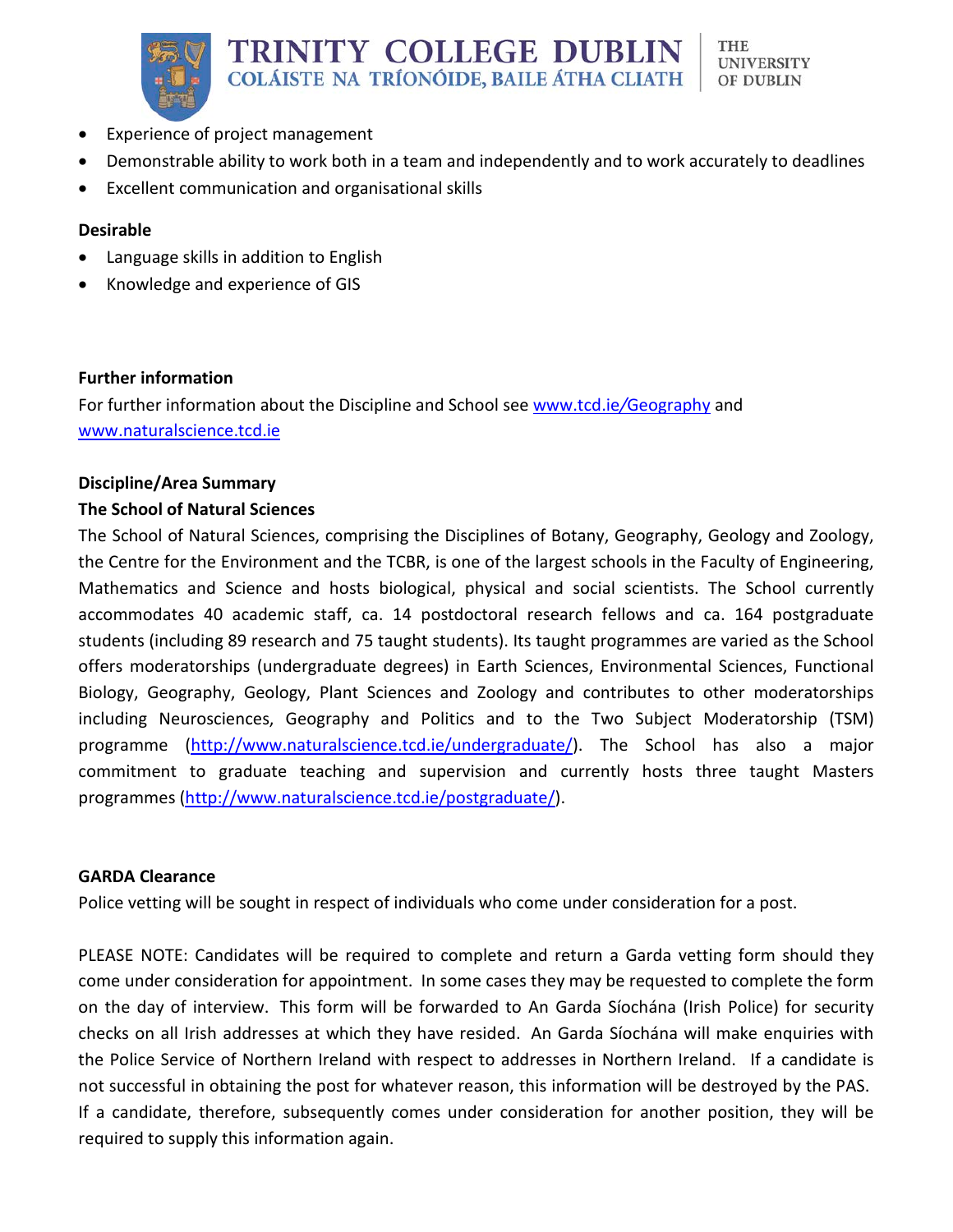While candidates must complete information in relation to all addresses at which they have resided, the vetting is only done on addresses on the island of Ireland.

If a candidate has resided / studied in countries outside of Ireland for a period of 6 months or more, it is mandatory for them to furnish a Police Criminal Records Check/ Police Certificate from those countries stating that they have no convictions recorded against them while residing there. Candidates will need to provide a separate Police Criminal Records Check/ Police Certificate for each country in which they have resided. The Police Criminal Records Check/ Police Certificate must be dated after the date the candidate left the relevant country. Candidates should provide documentation in the English and/or Irish language. Translations must be provided by a registered translation company/institute in the Republic of Ireland; all costs will be borne by the candidate. Only original version documents will be accepted.

Candidates should be aware that any information obtained in the Garda Vetting process can be made available to the employing area.

It is the responsibility of the candidate to seek security clearances in a timely fashion as they can take some time. No candidate will be appointed without this information being provided and being in order.

The following websites may be of assistance in this regard:

[www.disclosurescotland.co.uk](http://www.disclosurescotland.co.uk/) [www.psni.police.uk](http://www.psni.police.uk/) [www.afp.gov.au](http://www.afp.gov.au/) This website provides information on obtaining a national police clearance certificate for Australia [www.courts.govt.nz](http://www.courts.govt.nz/) This website provides information on obtaining police clearance in New Zealand.

For other countries not listed above candidates may find it helpful to contact the relevant embassies who could provide information on seeking Police Clearance. Original Police Clearance documentation should be forwarded to the PAS where it will be copied and the original returned to the candidate by post. Any cost incurred in this process will be borne by the candidate.

# **Trinity College Dublin**

Founded in 1592, Trinity is at the nexus of tradition and innovation, offering undergraduate and postgraduate programmes across 24 schools and three faculties: arts, humanities, and social sciences; engineering, maths and science; and health sciences. Spread across 47 acres in Dublin's city centre, Trinity's 17,000-strong student body comes from all 32 counties of Ireland, and 16% of students come from outside the country. Of those, 40% are from outside the European Union, making Trinity's campus cosmopolitan and bustling, with a focus on diversity.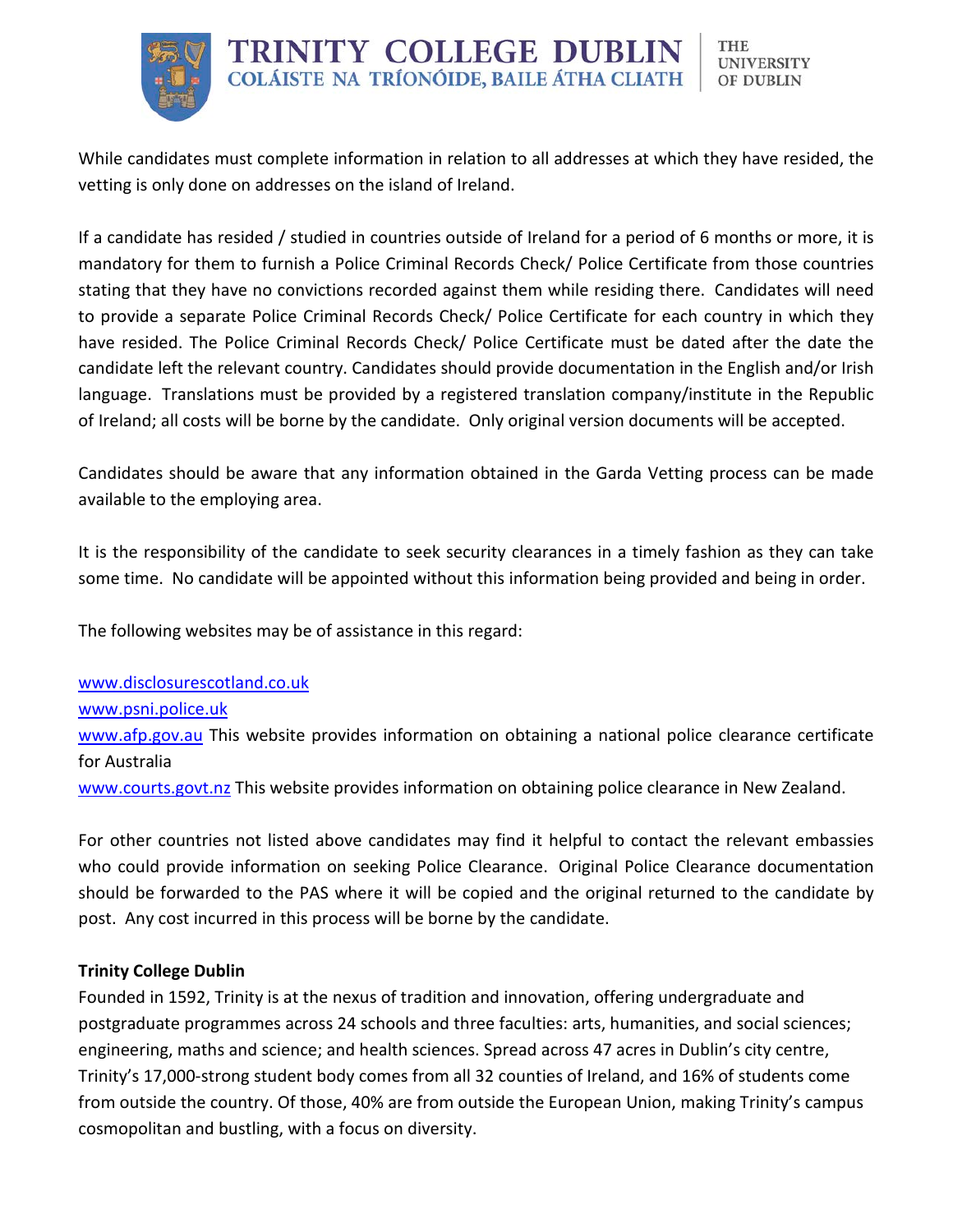

As Ireland's leading university, the pursuit of academic excellence through research and scholarship is at the heart of the Trinity education. Trinity is known for intellectual rigour, excellence, interdisciplinarity, and research-led teaching. Home to Nobel prize-winners such as scientist Ernest Walton and writer Samuel Beckett, Trinity draws visitors from across the world to its historic campus each year, including to the Book of Kells and Science Gallery which capture the university's connection to both old and new.

Trinity accounts for one-fifth of all spin-out companies from Irish higher education institutions, helping to turn Ireland into an innovation-intensive, high-productivity economy. That culture of innovation and entrepreneurship is a defining characteristic of our campus as we help shape the next generation of job creators.

Trinity has developed significant strength in a broad range of research areas, including the 19 broadly based multi-disciplinary thematic research areas.

|                                                 | <b>INCLUSIVE SOCIETY</b>                       |
|-------------------------------------------------|------------------------------------------------|
| TRINITY'S                                       | <b>INTERNATIONAL DEVELOPMENT</b>               |
| <b>RESEARCH THEMES</b>                          | <b>INTERNATIONAL INTEGRATION</b>               |
| <b>AGEING</b>                                   |                                                |
|                                                 | <b>INTELLIGENT CONTENT &amp; COMMUNICATION</b> |
| <b>CANCER</b>                                   | <b>MATHEMATICS OF COMPLEXITY</b>               |
| <b>CREATIVE ARTS PRACTICE</b>                   | <b>NANOSCIENCE</b>                             |
| <b>CREATIVE TECHNOLOGIES</b>                    | <b>NEUROSCIENCE</b>                            |
| <b>DIGITAL HUMANITIES</b>                       | <b>NEXT GENERATION MEDICAL DEVICES</b>         |
| <b>GENES &amp; SOCIETY</b>                      | <b>SMART &amp; SUSTAINABLE CITIES</b>          |
| <b>IDENTITIES IN TRANSFORMATION</b>             | <b>SUSTAINABLE ENVIRONMENT</b>                 |
| <b>IMMUNOLOGY, INFLAMMATION &amp; INFECTION</b> | <b>TELECOMMUNICATIONS</b>                      |

Ireland's first purpose-built nanoscience research institute, CRANN, houses 150 scientists, technicians and graduate students in specialised laboratory facilities. Meanwhile, the state-of-the-art Biomedical Sciences Institute is carrying out breakthrough research in areas such has immunology, cancer and medical devices.

The Old Library, which houses the Long Room, in Trinity is the largest research library in Ireland, with a collection of six million printed items, 500,000 maps, 80,000 electronic journals, and 350,000 electronic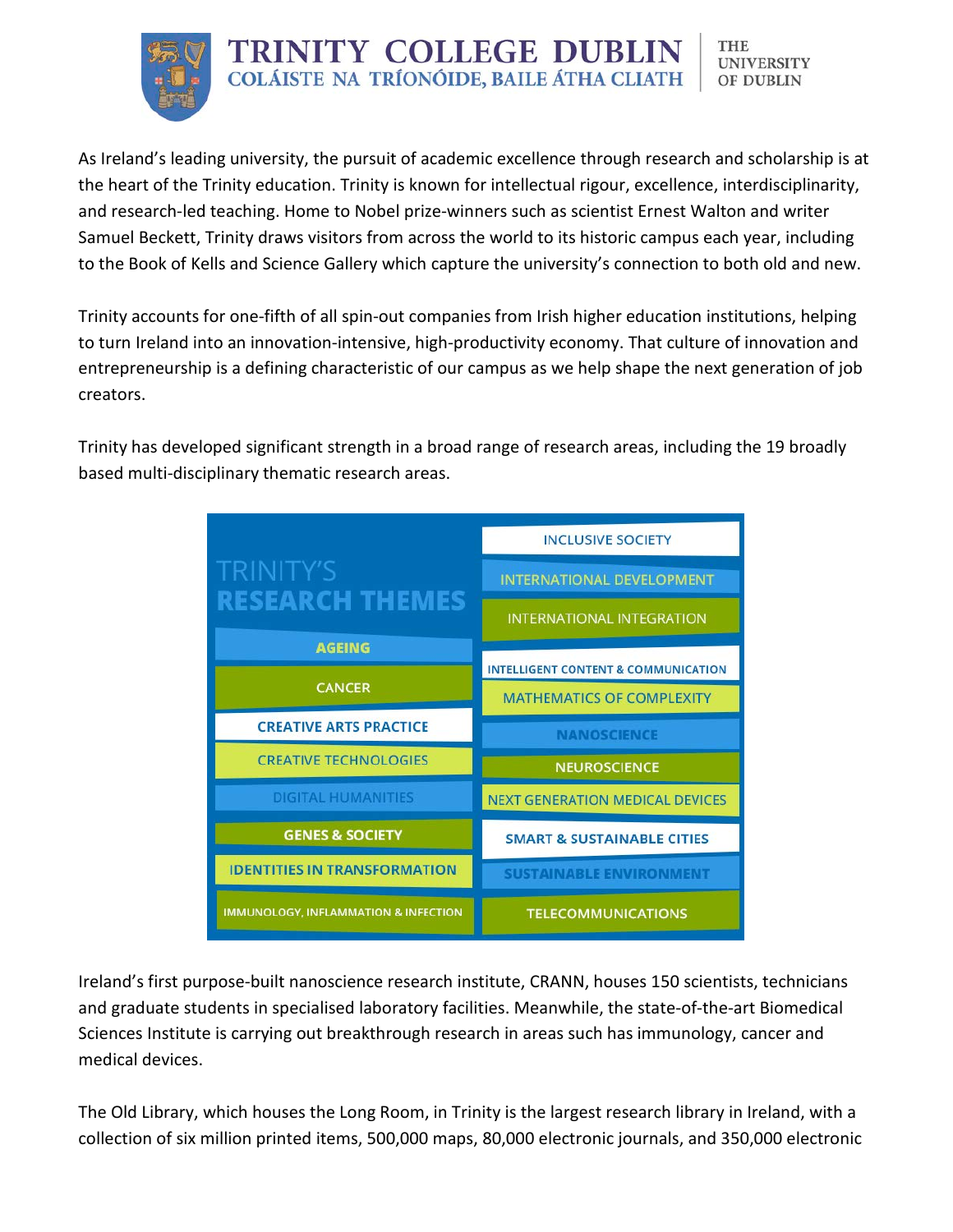

books. Some of the world's most famous scholars are graduates of Trinity, including writer Jonathan Swift, dramatist Oscar Wilde, philosopher George Berkeley, and political philosopher, and political theorist Edmund Burke. Three Trinity graduates have become Presidents of Ireland - Douglas Hyde, Mary Robinson and Mary McAleese.

Trinity is the highest ranked university in Ireland, and among the world's leading higher education institutions.

# **Equal Opportunities Policy**

Trinity College Dublin is an equal opportunities employer and is committed to the employment policies, procedures and practices which do not discriminate on grounds such as gender, civil status, family status, age, disability, race, religious belief, sexual orientation or membership of the travelling community.

# **Pension Entitlements**

This is a pensionable position and the provisions of the Public Service Superannuation (Miscellaneous Provisions) Act 2004 will apply in relation to retirement age for pension purposes. Details of the relevant Pension Scheme will be provided to the successful applicant.

Applicants should note that they will be required to complete a Pre-Employment Declaration to confirm whether or not they have previously availed of an Irish Public Service Scheme of incentivised early retirement or enhanced redundancy payment. Applicants will also be required to declare any entitlements to a Public Service pension benefit (in payment or preserved) from any other Irish Public Service employment.

Applicants formerly employed by the Irish Public Service that may previously have availed of an Irish Public Service Scheme of Incentivised early retirement or enhanced redundancy payment should ensure that they are not precluded from re-engagement in the Irish Public Service under the terms of such Schemes. Such queries should be directed to an applicant's former Irish Public Service Employer in the first instance.

# **Application Procedure**

Please apply via email to [daviesa@tcd.ie,](mailto:daviesa@tcd.ie) including: Full CV with contact details of 2 referees and academic results, and a cover letter outlining research experience to date and suitability for the position (max. 1000 words)

There will be an interview process the week beginning November  $23^{rd}$  2016, and the successful candidate will be appointed on January  $11<sup>th</sup>$  2016 or as soon as possible thereafter